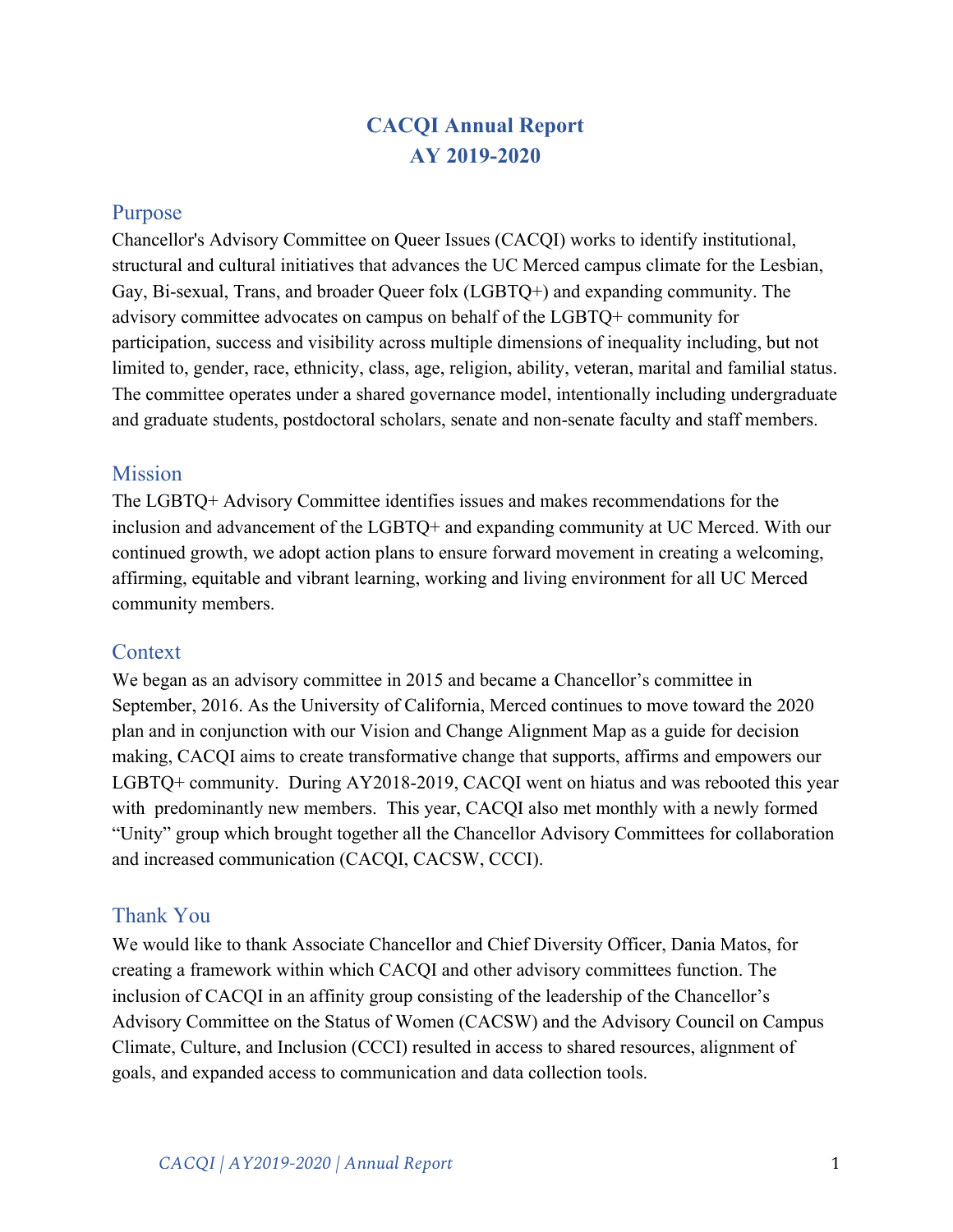## Priorities AY 2019-2020

CACQI was on hiatus for the 2018-2019 academic year and many of our board members were new to CACQI for the 2019-2020 academic year. For this reason, one of our first tasks was to familiarize ourselves with CACQI processes and past documentation. We reviewed past accomplishments, issues and recommendations from previous reports, and tracked progress on past initiatives. See **Appendix A** for details. From there, we identified ongoing priorities, which expanded based on ideas from new members.

This year's priorities were:

Develop best practices for affirming an inclusive LGBTQ+ Data Collection Permanently fund the Queer Ally Program by shifting the program from CACQI budget to the Office of Equity, Diversity, and Inclusion. Organize monthly "rainbow socials" and/or "Queer Talks" Participate in the campus "diversity collective." Hold weekly CACQI "drop-in" hours Rebuild CACQI email list and list-serves.

**Please note:** We spent the majority of the Fall semester re-orienting ourselves to processes with plans for launching of events, communications, and initiatives during the Spring. Due to the COVID-19 outbreak, many of our momentum was lost through stay at home orders and shifting to remote learning.

## Accomplishments

CACQI had a number of accomplishments with regards to our priorities as well as additional victories this year which have been highlighted below:

T gqt kgp vc wkap 'q ht ECES Kb go dgt u'vq 'ECES Kr c w'rt qegungu'c pf 'gxgp vu0' This included reviewing the CACQI charter, past reports, Box files, and previous events and partnerships. We elected three co-chairs and established roles among current members. *Fcw 'Equivalgent Equipment PT* his year, we spoke with Chief Diversity Office Dania Matos about the need for more data to develop best practices for affirming an inclusive LGBTQ+ Data Collection, which could help to identify the queer population on the UC Merced campus. We were tasked with coming up with a Data Wish List (included as **Appendix B)**. *S* wggt 'Cnf' Rt qi t co 'Hwpf kpi 0 Currently Queer Ally funding is coming through the CACQI Budget. We spoke with Chief Diversity Officer Dania Matos about a need for permanent funding through the Office of Equity, Diversity, and Inclusion. *Tckpdqy 'Nwpej 'Ugelcnd'*We organized several series of events. Most events were canceled due to the COVID-19 pandemic.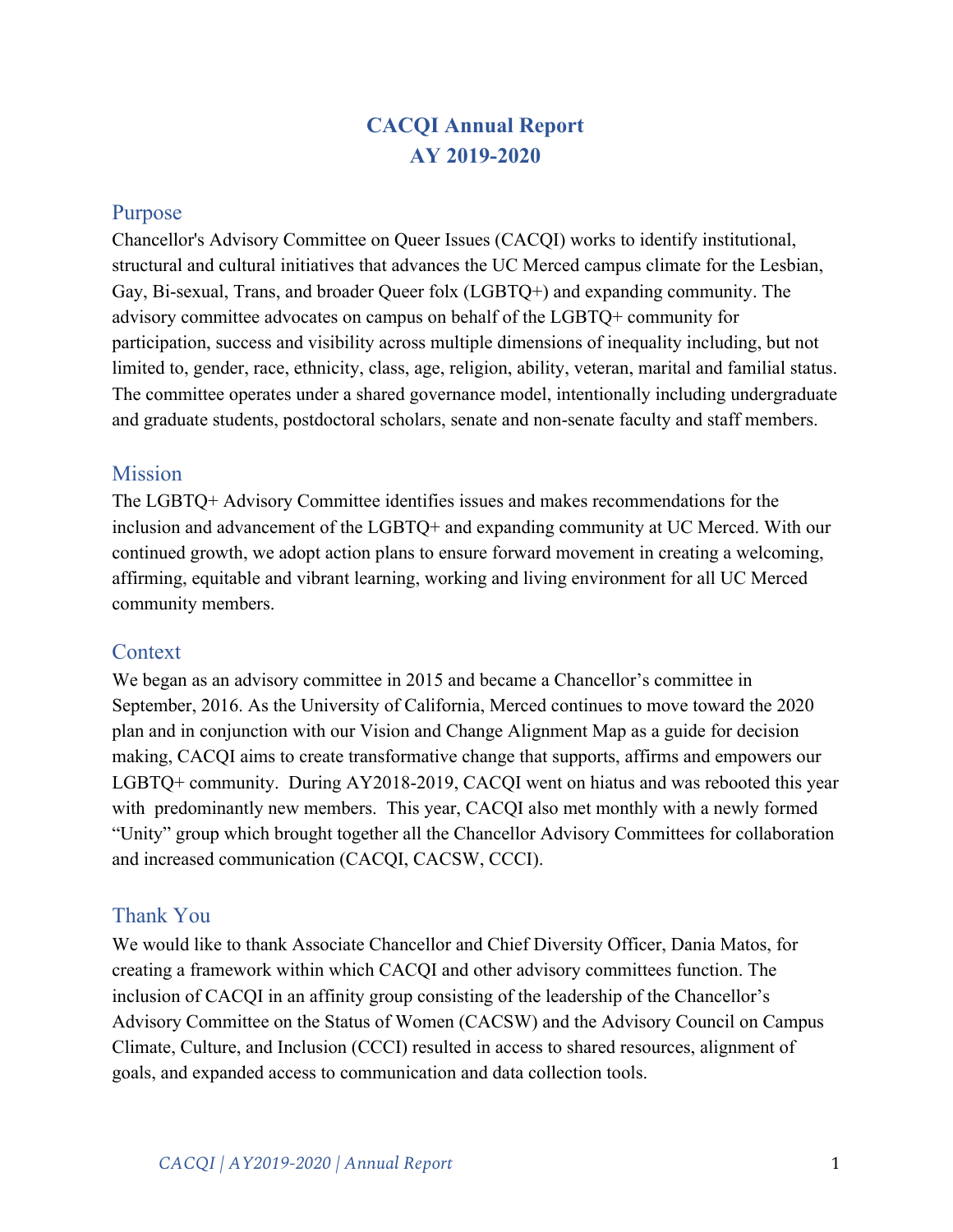A series of Rainbow Lunch Socials (see **Appendix C)** in which children's books on queer issues were discussed. Three events were planned but only one was held for a discussion of *Oliver Button is a Sissy*. 8 people were in attendance. Participation in the Lunch and Learn series of events established by the Office of Equity, Diversity, and Inclusion (EDI).

One social was planned in conjunction with Pride Week in an effort to align CACQI with Queer student groups, but we were unable to host the lunch because of COVID-19.

*Rct Welr c Wap 'lp 'Wp lef 'I t gwr 0'*Assisted in the development and planning efforts of the EDI affinity group of advisory committees.

*ECES KF t ar* /*K* $\theta'$ *J a* $w$ *t* $w$ <sup> $\theta'$ </sup>In order to increase visibility and membership, we established Drop-in hours for faculty, students, and staff to raise issues of concern. These **Tget who gpv'gh'b go dgt u0'We sought to increase representation CACQI through** Happenings and through email communications. We created a CACQI listserve  $(cacqi-social@ucmered.edu)$  and updated the CACQI website. Four new members were recruited (Veronica Adrover, Hanna Gunn, Sam Ocena, Arielle Wright)

#### **What we planned but didn't achieve due to pandemic.**

*Tckpdqy 'Nwpej 'Ugekcn* $\kappa$ Two were canceled. *Nwpej 'cpf'Ngctp*<Was canceled. *Rt A*<sup>*g*</sup> *Y ggm* All events were canceled. *ECES Kft gr/kp'l gwtu* All were canceled.

## 2020-2021 Priorities & Requests

After careful consideration of the issues and recommendations listed above, CACQI has set the following as their priorities for the 2020-2021 academic year.

#### **Priorities for AY 2020-2021**

*Eco rwu'Erlo cygO'*Collaborating with Chief Diversity Officer and other Chancellor Advisory groups on "centering campus climate" to focus on equitable hiring practices and to reduce instances of bullying on campus.

**Tget who gpv'qHp gy 'b go dgtu**, especially with the goal of increasing graduate and undergraduate student representation. In addition, we hope more faculty members from STEM can join our efforts and activities. We aim to further develop our recruitment processes in order to allow for members to overlap and thus to promote training across membership changes.

*Fgxgrar 'Rctypgtuj kru'y kij 'Gzkukpi 'Ecorwu'I tqwru 'kperwf kpi 'student LGTBQ+ clubs* and organisations, and also the LGBTQ+ Pride center.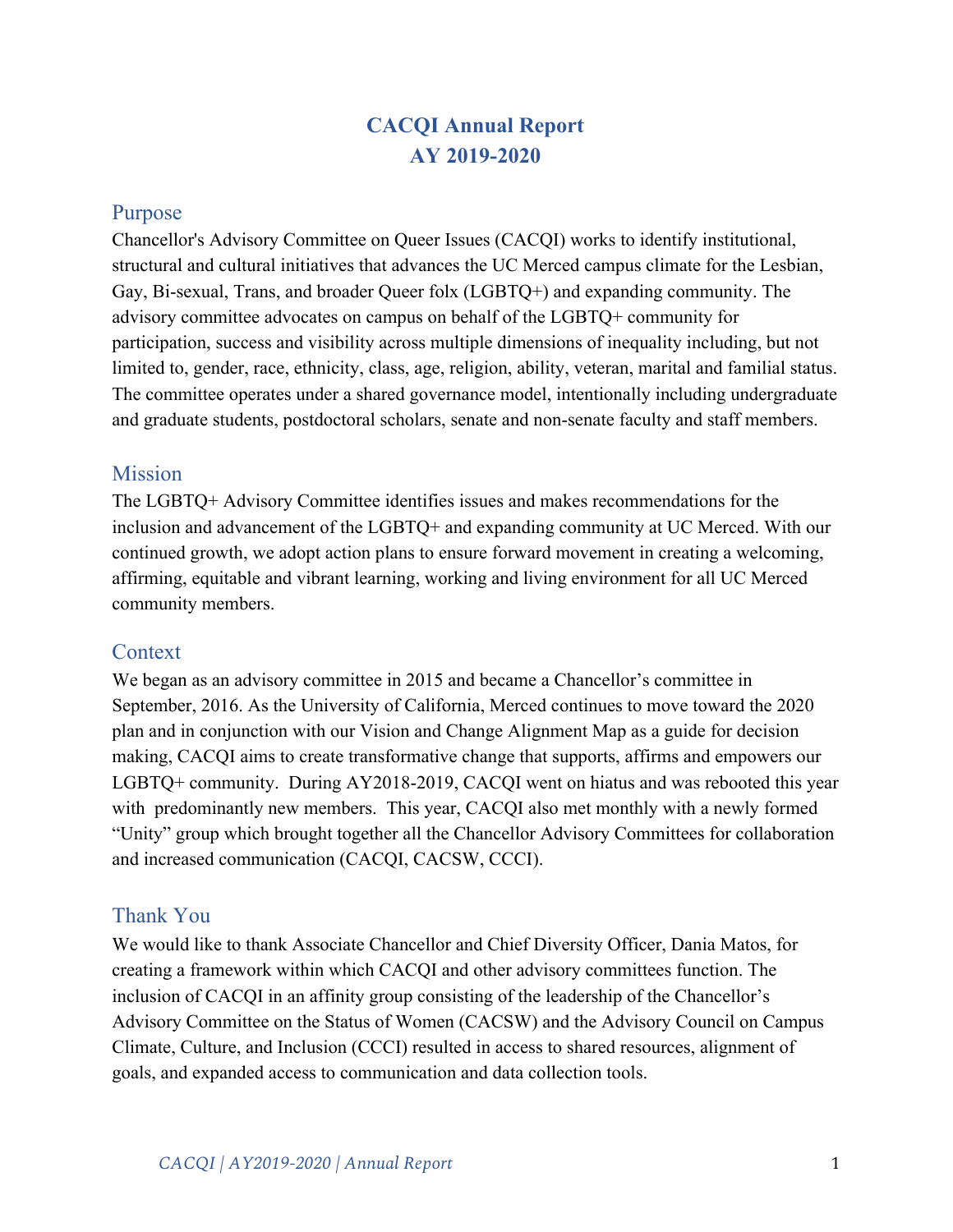- **•** *Gux drky 'ECES Kt u't 'Eco r wu'Rt gugp eg through hosting Rainbow Lunch Series events* and other opportunities for social gathering, piloting CACQI drop-in hours, and increasing outreach via building the CACQI List serve and participating in campus activities.
- **•** *Tgxkgy 'Tgeqo o gpf cikapu'lt qo 'C[4239/423: 't gr qt v* to review for scope of CACQI and to set additional priorities for AY2020-2021.

### **Requests for AY 2020-2021**

- *Pgy 'b go dgt 'lpf wevlap 't clp lpi* ''CACSW mentioned the intention of creating a training, which we think would also be beneficial for all Chancellor's advisory groups.
- **•** *Y gdukg'cpf 'UqekciO gfkc'Uwrrqtvto promote CACQI initiatives and events.*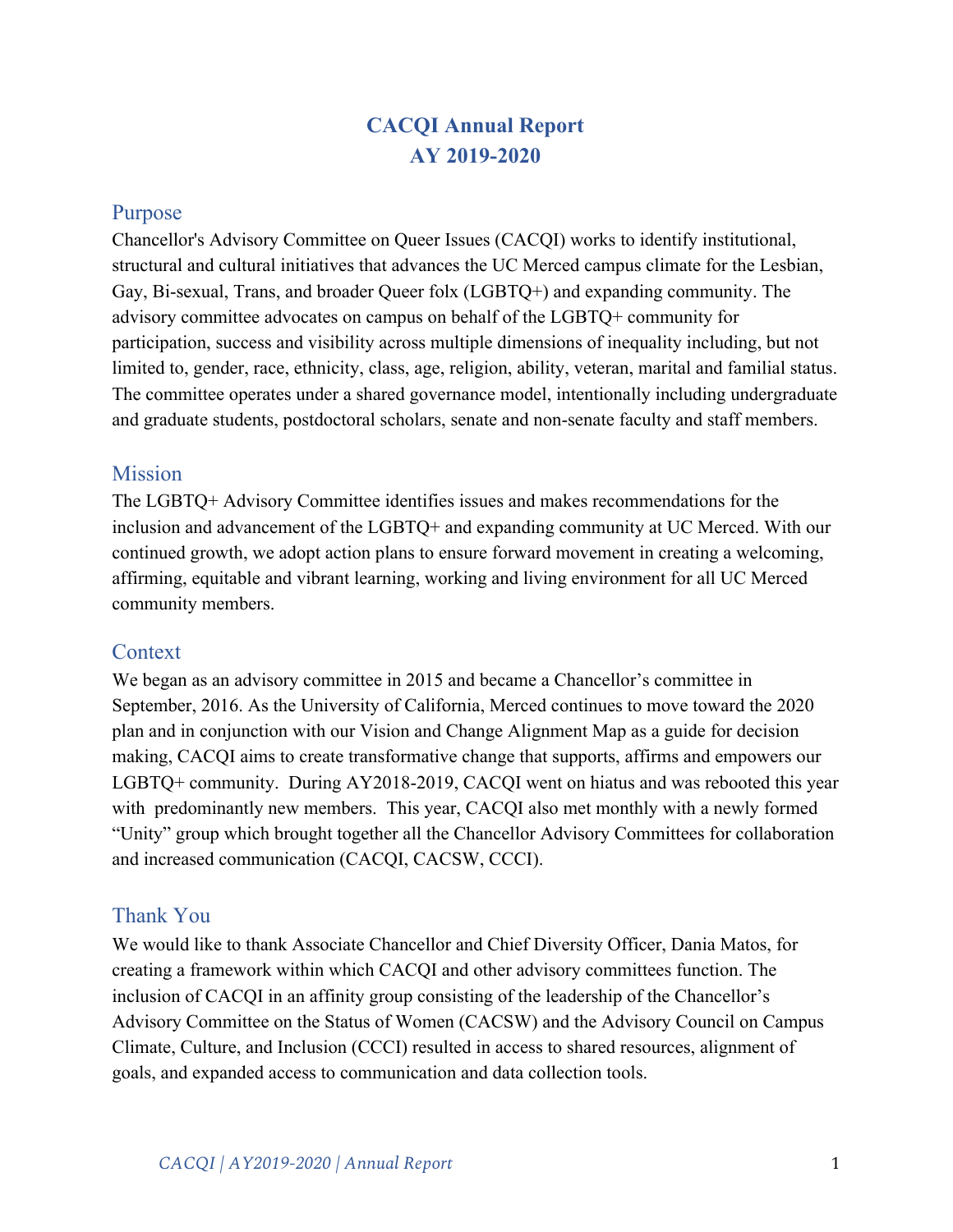## Appendix A: Past Initiative & Progress Tracking

The following recommendations were made from the AY2017-2018 CACQI Report. This chart tracks the goals of the committee before and after the transition. The issues included in Appendix A were tabled by the present CACQI members to develop a sense of what CACQI had achieved before the hiatus. We then selected some of the issues to begin working on over the current (2019-2021) academic year.

| <b>Campus Climate Recommendations</b>                                                                                                                                            | None     | Minimal | Some                                                                                         | Ongoing                                    | Complete                                                                                                                                |
|----------------------------------------------------------------------------------------------------------------------------------------------------------------------------------|----------|---------|----------------------------------------------------------------------------------------------|--------------------------------------------|-----------------------------------------------------------------------------------------------------------------------------------------|
| Collect data every 2-3 years for students,<br>faculty and staff                                                                                                                  |          |         | <b>UC</b> Path<br>allows for<br>employees to<br>indicate<br>gender ID and<br>sexual identity | Memo<br>needs to<br>go out<br>to<br>campus | (Needs to be<br>verified, but<br>Path was<br>down)                                                                                      |
| Hold supervisors, faculty and staff<br>accountable for non-response to<br>LGBTQ+ issues                                                                                          | X        |         |                                                                                              |                                            |                                                                                                                                         |
| Provide explicit communication about<br>importance of LGBTQ+ diversity in<br>regards to staff/faculty merit pay process,<br>promotion, tenure review, hiring $\&$<br>recruitment | X        |         |                                                                                              |                                            |                                                                                                                                         |
| Create concrete strategic plan to diagnose<br>and address inequity in family/medical<br>leave, benefits and accommodations                                                       | $\gamma$ |         |                                                                                              |                                            |                                                                                                                                         |
| Write a statement and communicate to<br>campus Deans, Managers, Faculty, Staff,<br>UCPath & IDM about utilizing<br>lived/preferred names and pronouns                            |          |         |                                                                                              |                                            | On Sept. 3,<br>CDO wrote<br>to campus<br>community<br>to identify<br>their gender<br>pronouns in<br>their email<br>signature<br>blocks. |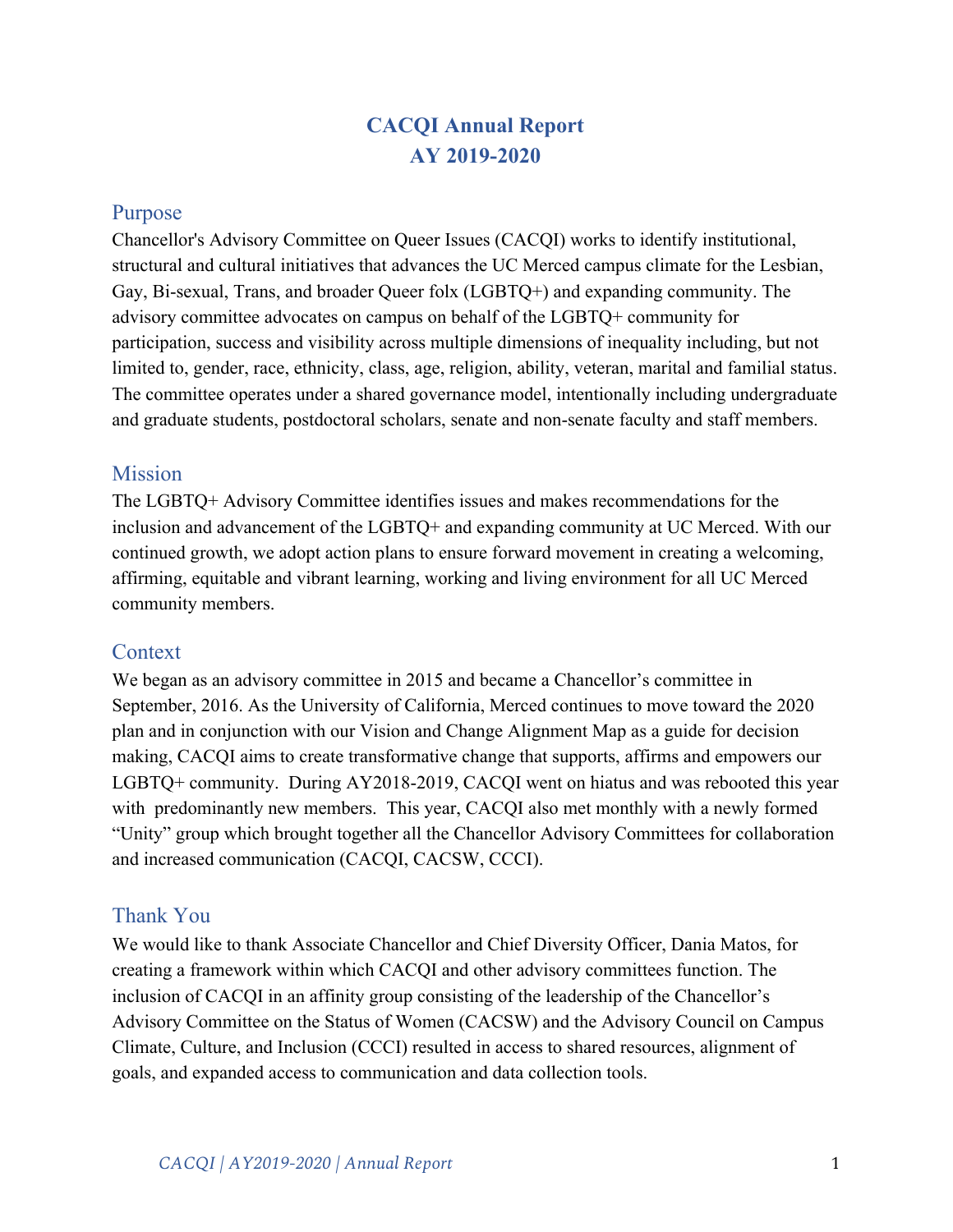| Require IT to do an audit on all systems<br>to ensure they are pulling lived/preferred<br>names and make recommendation to<br>prioritize correcting issues with systems<br>not pulling lived/preferred names                                                                                                                                                                                   |   | In progress<br>systemwide,<br>not sure about<br>Merced                                                                                                      |                                                                                                            |
|------------------------------------------------------------------------------------------------------------------------------------------------------------------------------------------------------------------------------------------------------------------------------------------------------------------------------------------------------------------------------------------------|---|-------------------------------------------------------------------------------------------------------------------------------------------------------------|------------------------------------------------------------------------------------------------------------|
| Bring lived/preferred name issues to the<br>next Chancellor's Council meeting and<br>discuss how to address this as a<br>systemwide issue                                                                                                                                                                                                                                                      |   | $\gamma$                                                                                                                                                    |                                                                                                            |
| Fully fund an LGBTQ+ Center and<br>include funding for:<br>o Staff to have center open during<br>business hours<br>o Academic talks on LGBTQ+ issues                                                                                                                                                                                                                                           |   |                                                                                                                                                             | Center is<br>open."staffed<br>6 hours/<br>week by<br>student<br>employees<br>from<br>LGBTQ+<br>Initiatives |
| Address retention issues by recognizing<br>exceptional contributions (i.e. awards,<br>pay, timeoff, etc.)<br>o Star awards<br>o Take a stance of care rather than<br>legality in response to attacks on<br>LGBTQ+ community and/or other<br>targeted communities<br>o Center those targeted rather than the<br>folx perpetrating<br>o Hold those accountable for creating a<br>hostile climate | X |                                                                                                                                                             |                                                                                                            |
| Fully fund the Queer Ally Program                                                                                                                                                                                                                                                                                                                                                              |   | Funding<br>currently in<br>CACQI<br>committee<br>(QAP \$8,600<br>& CACQI<br>\$6,000<br>budget.QAP<br>should have a<br>permanent<br>department<br>and budget |                                                                                                            |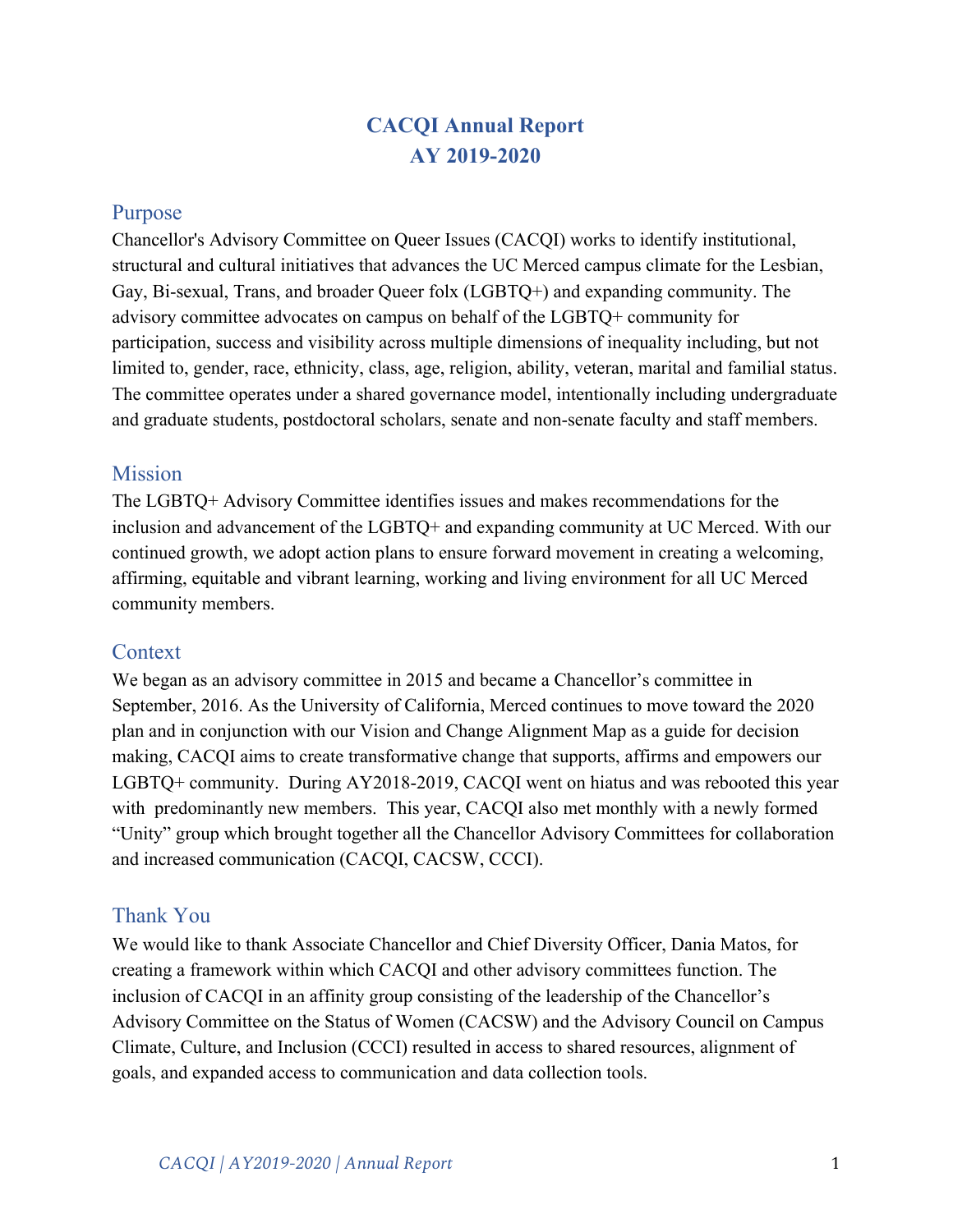| Encourage the creation of a matrix to<br>evaluate contributions to diversity on<br>campus in hiring, promotions and merit<br>pay | X |   |  |
|----------------------------------------------------------------------------------------------------------------------------------|---|---|--|
| Advertise job openings in LGBTQ+<br>organizations (Consortium for Higher<br>Education)                                           | X |   |  |
| Encourage diversity trainings to include<br>LGBTQ+ topics for hiring faculty $\&$ staff                                          | X |   |  |
| Chancellor advocate for the creation of<br>multi-stall gender inclusive restrooms in<br>high traffic areas                       | X |   |  |
| Move LGBTQ+ Initiatives under the<br>Chief Diversity Officer once hired                                                          |   | X |  |

| <b>Student Recommendations</b>                                                                                                                                                                                                               |   |                                                                                                                  |  |
|----------------------------------------------------------------------------------------------------------------------------------------------------------------------------------------------------------------------------------------------|---|------------------------------------------------------------------------------------------------------------------|--|
| Recommend that all Housing<br>professional and student staff be<br>adequately trained on LGBTQ+ issues                                                                                                                                       |   | X                                                                                                                |  |
| Advocate for the creation of Gender<br>Inclusive housing option in the Heritage<br>option                                                                                                                                                    | X |                                                                                                                  |  |
| Develop emergency scholarship fund and<br>flexible basic needs funding for<br>LGBTQ+ students<br>o Particularly look at LGBTQ+ students<br>who have been disowned by their parents<br>due to their identities within the<br>LGBTQ+ community |   | Issue explored<br>with Dean of<br>Students. They<br>provide<br>emergency<br>grants to any<br>student in<br>need. |  |
| Direct the Provost to show leadership in<br>hiring faculty with expertise in gender<br>and sexuality to support a minor in these<br>areas                                                                                                    | X |                                                                                                                  |  |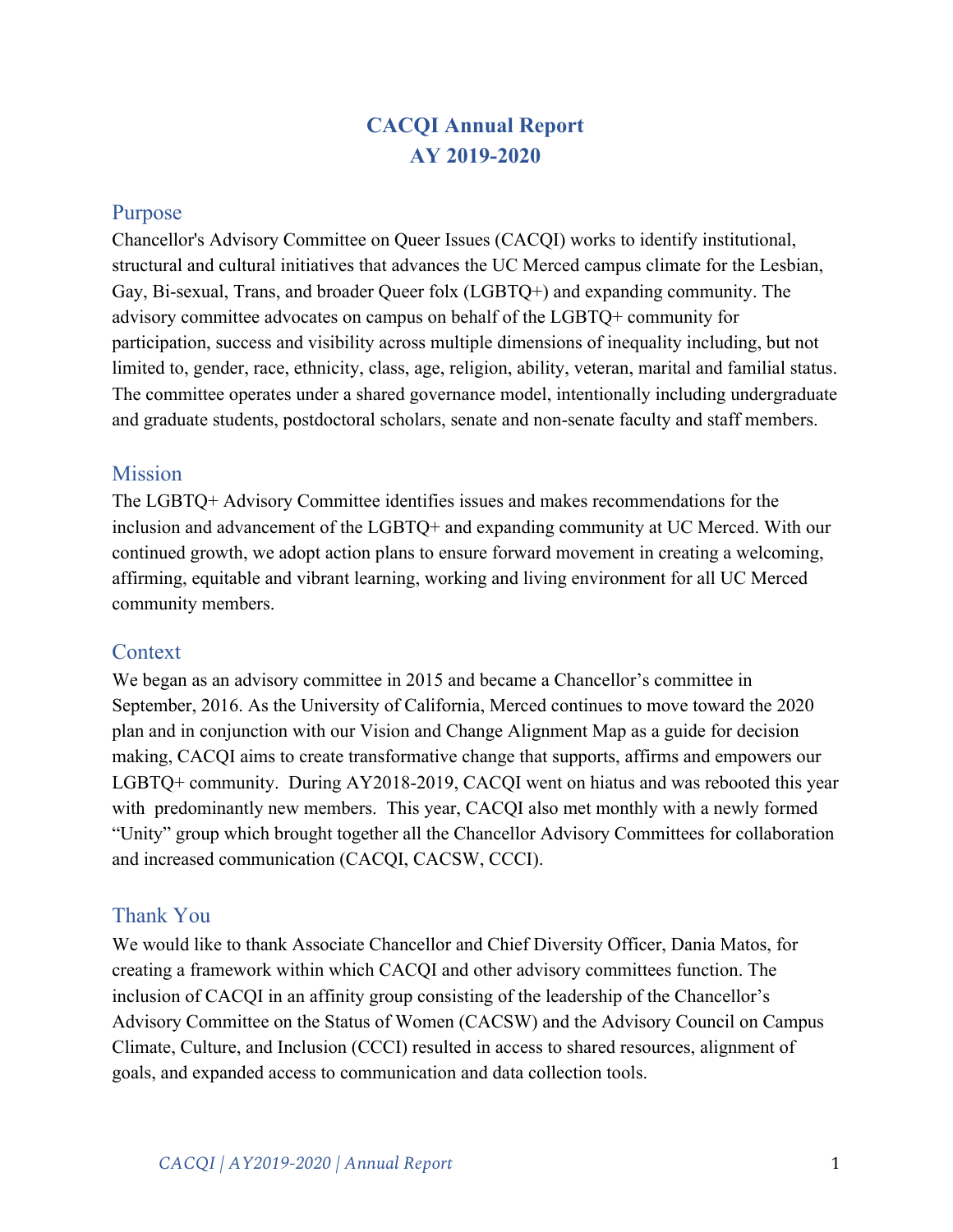| <b>Graduate Student Recommendations</b>                                                                                                                                                                                               | None | Minimal | Some | Ongoing | Complete |
|---------------------------------------------------------------------------------------------------------------------------------------------------------------------------------------------------------------------------------------|------|---------|------|---------|----------|
| Encourage the Provost for Academic<br>Affairs and the Graduate Division to<br>include contributions to diversity when<br>evaluating graduate students (recognize<br>graduates students contributions of<br>service to the university) |      |         |      |         |          |

| <b>Faculty and Non-senate Faculty</b><br><b>Recommendations</b>                                                                                             | None | Minimal | Some | Ongoing | Complete |
|-------------------------------------------------------------------------------------------------------------------------------------------------------------|------|---------|------|---------|----------|
| Provide guidance on completing the<br>evaluation revamp by the end of the<br>2018-2019 academic year                                                        | X    |         |      |         |          |
| Encourage the Faculty Equity Advisers<br>be trained on LGBTQ+ topics and hold<br>accountable in regards to the inclusion of<br>LGBTQ+ topics while advising | X    |         |      |         |          |
| Recommend an audit of Academic<br>Personal knowledge gaps, leaves/benefits<br>& encourage knowledge sharing                                                 | X    |         |      |         |          |
| Systematically recognize service to<br>$LGBTQ+$ by non-senate faculty                                                                                       | X    |         |      |         |          |

| <b>Staff Recommendations</b>                                                                                           | None         | Minimal | Some | Ongoing | Complete |
|------------------------------------------------------------------------------------------------------------------------|--------------|---------|------|---------|----------|
| Require Human Resources staff to bring<br>in someone from the outside to train on<br>$LGBTQ+HR$ specific issues/topics | $\mathbf{x}$ |         |      |         |          |
| Recommend an audit of Human<br>Resources knowledge gaps,<br>leaves/benefits & encourage knowledge<br>sharing           | X            |         |      |         |          |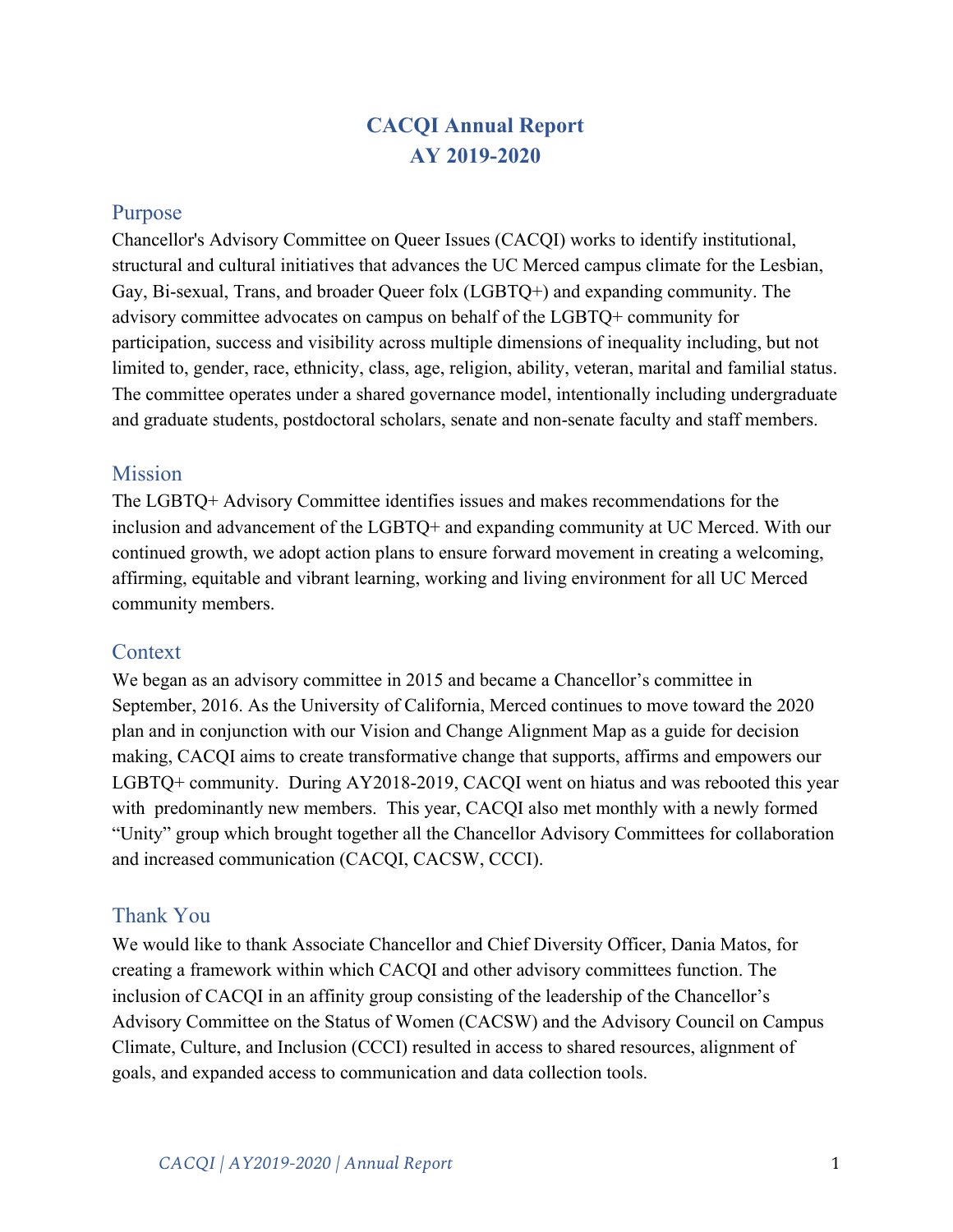| Utilize the information gathered through   | <b>UCOP</b> will |  |  |
|--------------------------------------------|------------------|--|--|
| all UC Merced/UC reporting systems and     | be sending       |  |  |
| develop a strategic plan to address issues | out a            |  |  |
| related to abusive conduct and hostile     | directive        |  |  |
| campus climate                             | about the        |  |  |
|                                            | LGBTQ+           |  |  |
|                                            | <b>Directors</b> |  |  |
|                                            | having           |  |  |
|                                            | access to the    |  |  |
|                                            | admissions       |  |  |
|                                            | data but I am    |  |  |
|                                            | not sure         |  |  |
|                                            | when that        |  |  |
|                                            | notice will      |  |  |
|                                            | go out. Also     |  |  |
|                                            | I have not       |  |  |
|                                            | heard            |  |  |
|                                            | anything         |  |  |
|                                            | about            |  |  |
|                                            | developing a     |  |  |
|                                            | strategic        |  |  |
|                                            | plan to          |  |  |
|                                            | address          |  |  |
|                                            | abusive          |  |  |
|                                            | conduct and      |  |  |
|                                            | hostile          |  |  |
|                                            | campus           |  |  |
|                                            | climate          |  |  |
|                                            |                  |  |  |

 $\mathcal{L}(\mathcal{A})$  and  $\mathcal{L}(\mathcal{A})$  and  $\mathcal{L}(\mathcal{A})$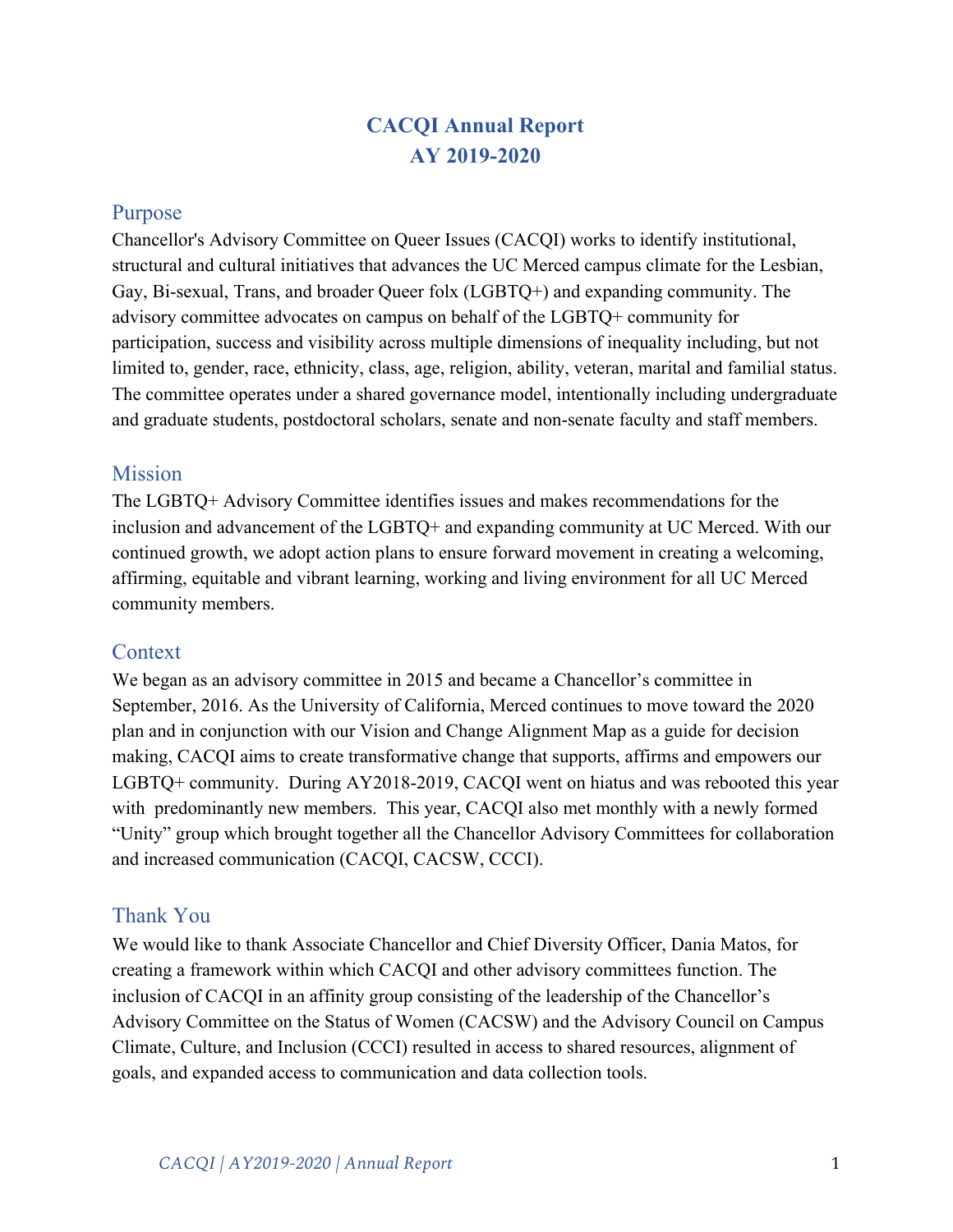## **Appendix B: Data Collection Wish List**

#### **Why do we want to collect data?**

CACQI is requesting access to existing and future data about the LGBTQ+ population at UC Merced. This data will help CACQI, and by extension, the Chancellor, to have an accurate understanding of the size and diversity of our LGBTQ+ community.

In particular, we are interested in finding out about gaps in support for our queer population, and thus places where we can direct our efforts. At the present stage, we are particularly interested in gathering information about the present LGBTQ+ population across campus. It has been difficult for CACQI to obtain this information in the past, as we note in more detail in the below sections. With an eye to the future, we are also interested in data on hiring, promotion, service, in support of the LGBTQ+ population.

#### **What data?**

Identity

Gender identity for students, staff and faculty.

Sexual identity for students, staff and faculty.

Sensitivity Training

Who is taking diversity training programs? (e.g., Queer Ally training)

Who is taking implicit bias trainings?

#### Employment processes

An analysis of the language that is used in hiring and searches, i.e., what is the diversity language used across schools and departments, does it include LGBTQ+ language?

What information is being communicated to hiring committees across all levels of campus (Senate, Non-Senate, Staff, etc).

Gender identity/sexual identity of job applicants for faculty and staff positions.

Climate

Incidents of harassment based on race, ethnicity, gender, and sexual orientation. Qualitative assessment of diversity efforts as a part of the annual review of faculty, administrators and staff.

# of diverse (LGBTQ+) organizations on campus.

# of course syllabi that include a diversity, inclusion or campus climate statement. #of LGBTQ+ related articles in campus communications.

Attitudes toward members of diverse groups.

Feelings of belonging among ethnically and racially diverse groups on campus.

Intergroup relations and behaviors on campus.

Climate survey specific to LGBTQ+ issues.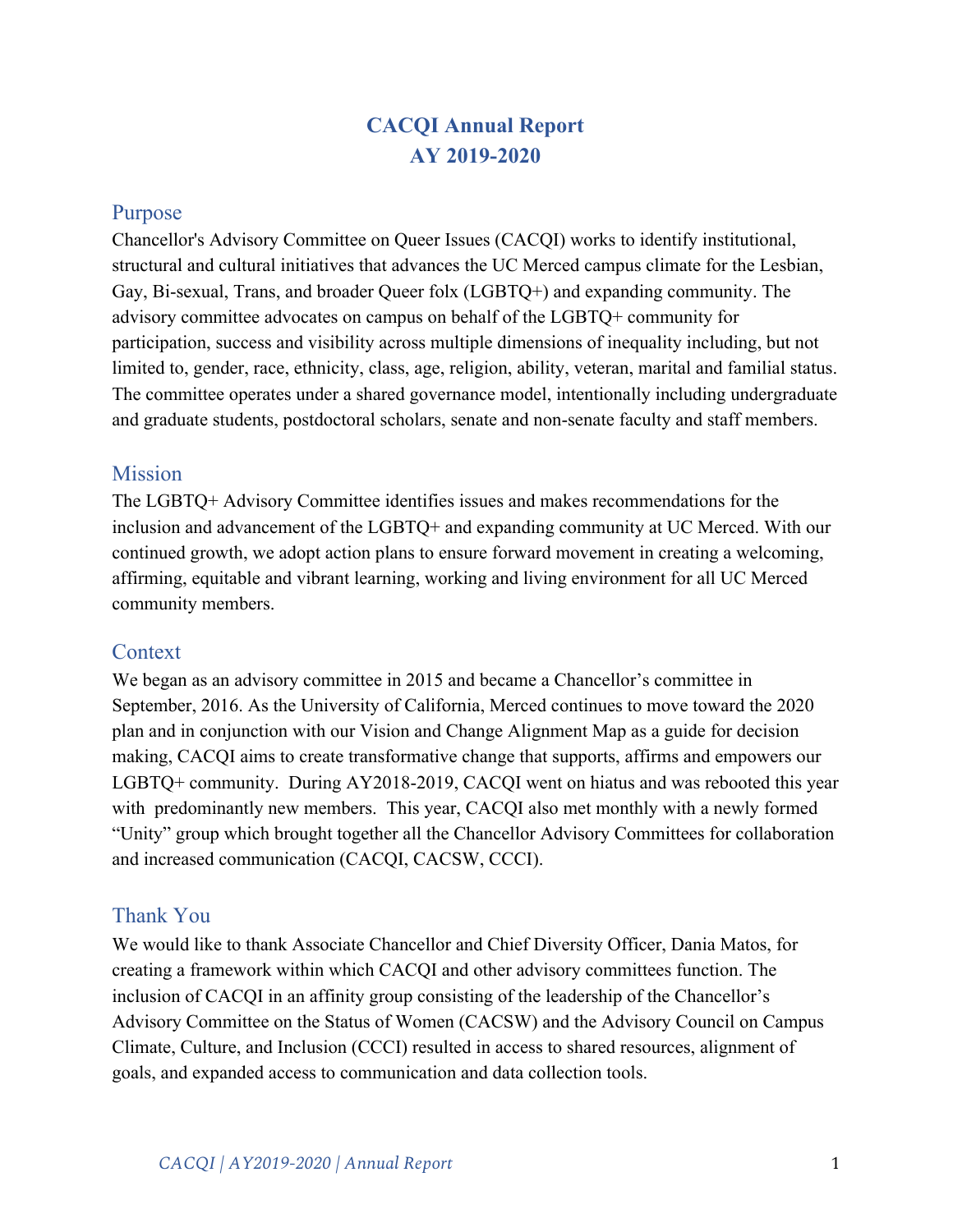Structured employee feedback.

#### **Some comments on data acquisition:**

# of LGBTQ+ are usually low in various units. As a result, these numbers are sometimes not reported for reasons of privacy and anonymity. When these numbers are too low to be reported statistically, it would help if the results can at least be "highlighted", rather than being registered as "not shown"or "not reported" in unit statistics. When these figures are left out completely, it gives the appearance that there are no relevant issues here which is not the case.

LGBTQ+ data should be also available for all units to draft their diversity plan. If there is no LGBTQ+ data available to these campus units, LGBTQ+ (including non-binary) will not be considered in their diversity plan. Making LGBTQ+ data available to all campus units is a critical step to making the LGBTQ+ community more visible on the campus. Timely availability. We need the most up-to-date data, in the past a lag on access has been problematic.

#### **Review of existing data collection systems**

Is there a non-binary option when applying for staff and/or academic positions? UC Path and Banner for students: Differences across these systems has resulted in non-prefered names being disclosed and used for students and student employees who have changed their names.

"Non-binary" should be reported on in gender statistics of all the campus units.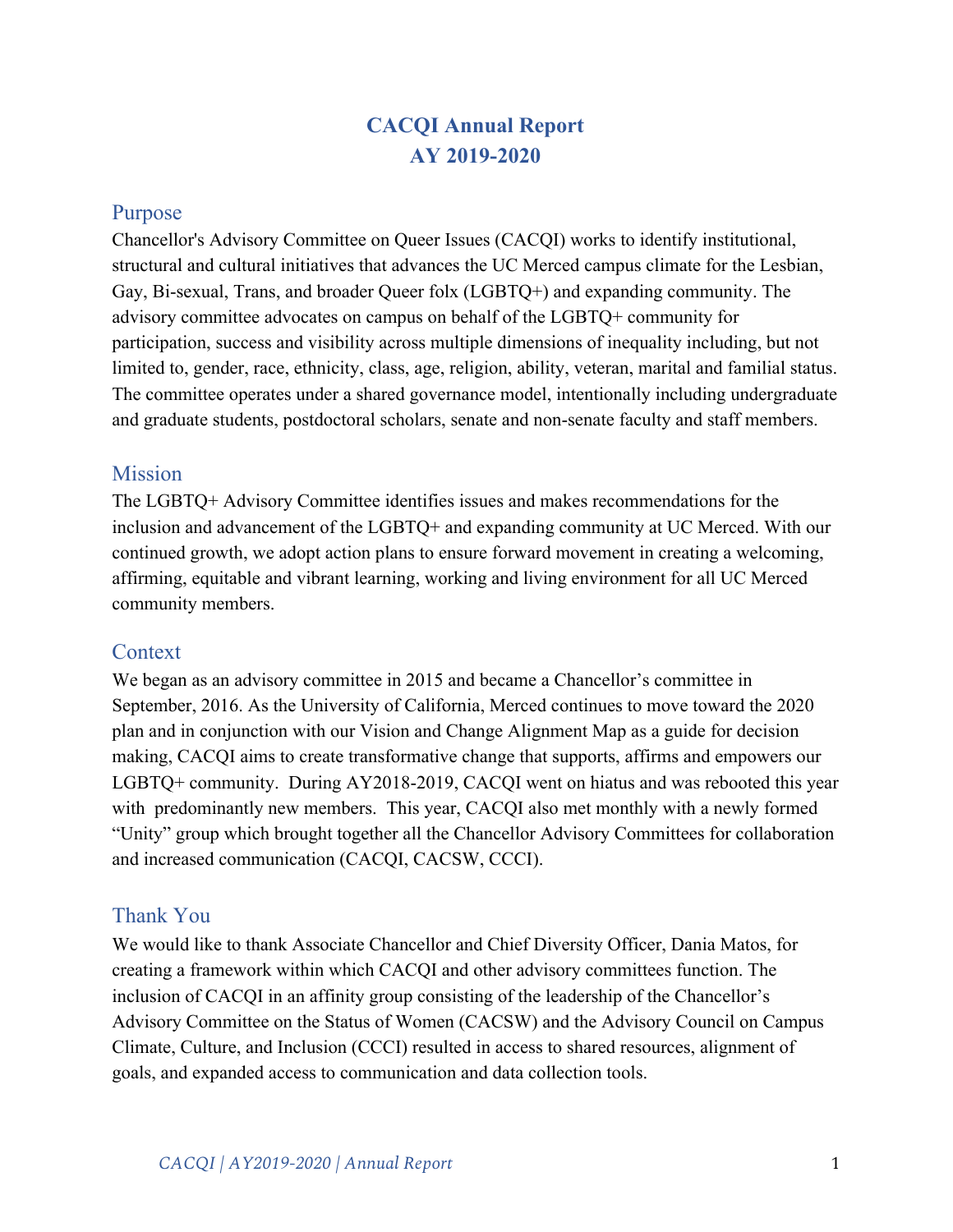## 5 ddYbX]l '7. Dfca chcbU A UnYf]Ug/A





## Rainbow **Lunch Series**

Join us for a catered lunch and a discussion of queer fairy tales!

Open to the LGBTQ+ community and allies

> March<sub>5</sub> Oliver Button is a Sissy by Tomie dePaola

> > 1-2pm | COB2-390

RSVP: CACQI@ucmerced.edu

Á